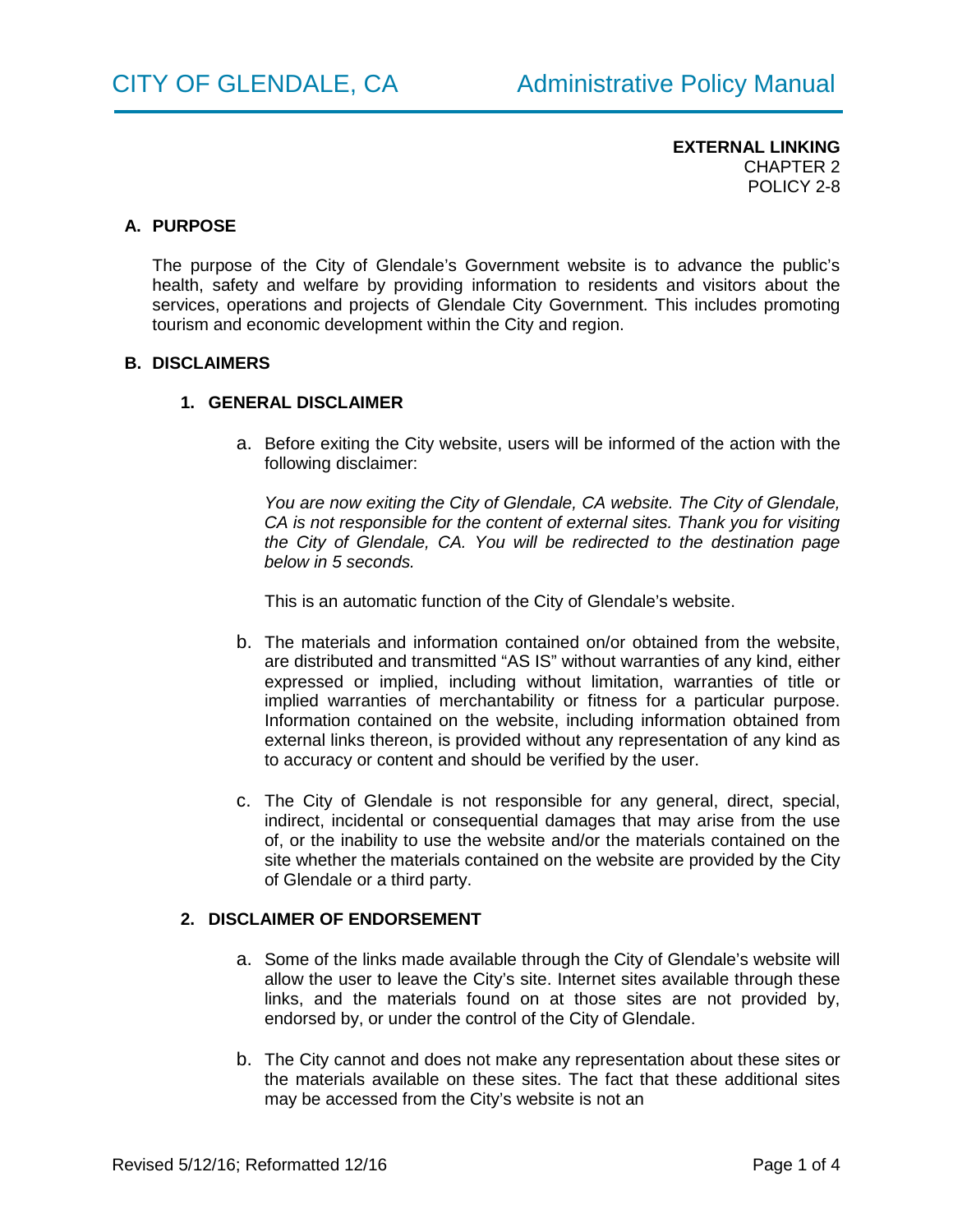endorsement or recommendation by the City of any of these sites or any material found there. The City is providing these links only as a convenience to users. Access to these additional sites is done at the user's own risk.

# **3. INDEMNIFICATION STATEMENT**

To the extent permitted by applicable law, by using the City of Glendale's website, the user agrees to defend, indemnify, and hold harmless, the City of Glendale, its agencies, officers, employees, representatives, and agents from and against all claims and expenses, including attorney's fees, arising out of the user's use of this website or materials and information contained on this site.

## **C. EXTERNAL LINKS FROM CITY OF GLENDALE GOVERNMENT WEBSITE**

External links may be provided at the determination of the city employee managing a city web page or at the request of link owner. It is the purpose of the City of Glendale's website to provide accurate, non-editorial content that will inform Glendale residents about the services, operations and projects of Glendale's City Government. In addition, the website is used to facilitate the delivery of services provided by the City to its residents and other customers. The City website contains links to local, state and federal government agencies and to other, non-government websites solely in conformance with this policy.

In establishing and maintaining its official website, the City does not intend to create a forum or other means for public discourse, exchange of opinions, or discussion on issues of any nature that may occur. Rather, the sole and limited purpose of the permitted external links is to provide information about the City for residents, businesses and visitors including various services and resource available within and around the City. The City does not endorse any third party websites or associated organizations or persons. Since the City does not control third party websites, it does not warrant that third party websites are accurate or reliable or that they have operational links.

The City of Glendale is not liable in any way for the content, accuracy, reliability, viewpoints, policies, or products provided by these external resources. Further, when the City's website includes external links to other websites, and you choose to visit those websites, the City is not responsible for their privacy policies or how they treat user information. The City is not responsible for the actions and policies of these third parties, and you should review the privacy policies of these parties when supplying personally identifiable information to them.

Consistent with the foregoing policy, it is the City's policy to limit external links to the websites of the following entities and organizations:

a) State, local, or federal governmental agencies;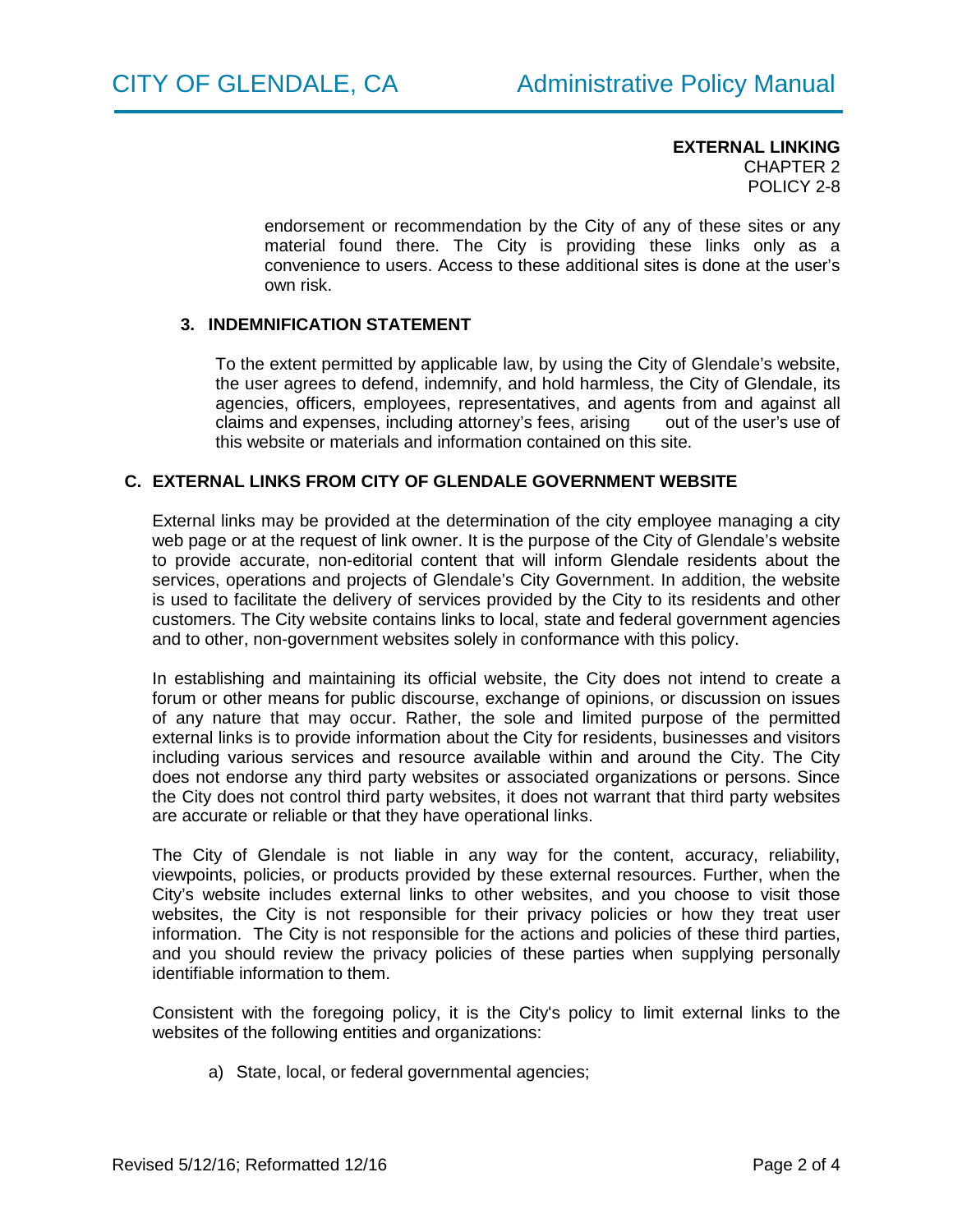- b) Entities that have a direct contractual relationship with the City for the provision of goods and services;
- c) Entities or organizations that receive direct financial support from the City;
- d) Nonprofit organizations that support the City's strategic or operational goals; or
- e) Entities that provide information or services that enhance the usability of the City's web site for visitors.

External links will not be made to sites that fall within any of the criteria:

- a) Sites that are owned or managed by a political party, candidate or special interest group or are of a political nature that are associated with, sponsored by or serving a candidate for elected office, any political party or organization supporting or seeking to defeat any candidate for elective office or ballot proposal:
- b) Sites that are owned, managed or provide content for commercial entities that do not have a direct contractual relationship with the City for the pro- vision of goods and/or services;
- c) Sites containing any materials that may reasonably be considered scurrilous or offensive. Offensive materials are defined as sexual content or images, slurs against race, religious or political beliefs, age, gender, sexual orientation, national origin or physical attributes; or
- d) Sites that provide or promote false, slanderous, illegal, infringing or inaccurate information.

# **D. REMOVAL OF EXTERNAL LINK FROM CITY WEBSITE**

In addition, the City reserves the right, at any time and without notice, to:

- a) Deny a link that does not meet the criteria set forth in this policy;
- b) Remove any external link if the nature of the organization to which the link relates no longer complies with the City's external link policy or would have been grounds for denying the external link in the first instance; and
- c) Revise this policy without prior notice when the City considers such revision to be in its best interests.